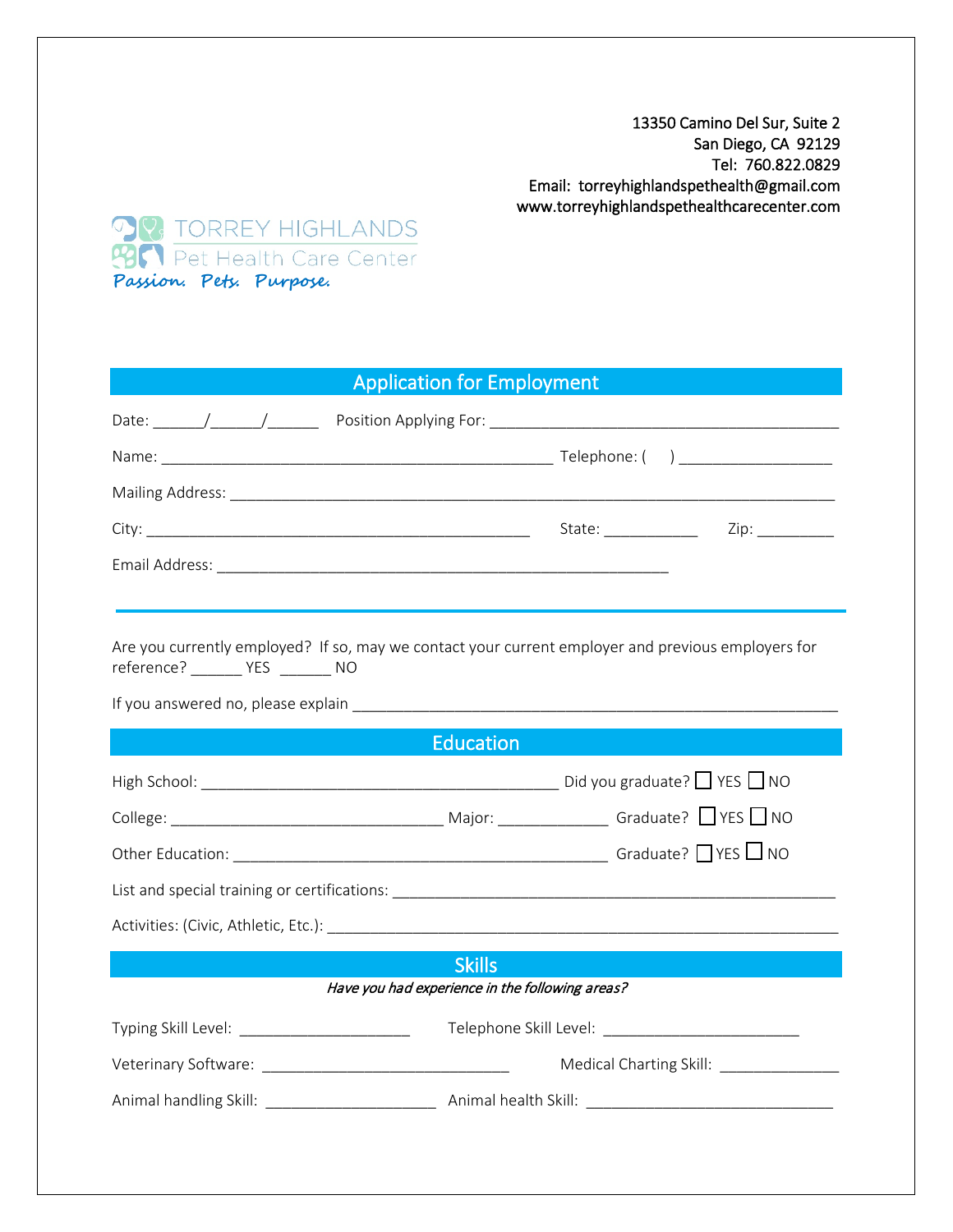## **Employment History**

| 1.  |  |                   |                                                                                                      |  |
|-----|--|-------------------|------------------------------------------------------------------------------------------------------|--|
|     |  |                   |                                                                                                      |  |
|     |  |                   | Dates of Employment: (from)_________________(to) _____________________Compensation: _______________  |  |
|     |  |                   |                                                                                                      |  |
|     |  |                   |                                                                                                      |  |
| 2.) |  |                   |                                                                                                      |  |
|     |  |                   |                                                                                                      |  |
|     |  |                   | Dates of Employment: (from)__________________(to) ______________________Compensation: ______________ |  |
|     |  |                   |                                                                                                      |  |
|     |  |                   |                                                                                                      |  |
|     |  |                   |                                                                                                      |  |
|     |  |                   |                                                                                                      |  |
|     |  |                   | Dates of Employment: (from)__________________(to) ______________________Compensation: ______________ |  |
|     |  |                   |                                                                                                      |  |
|     |  |                   |                                                                                                      |  |
|     |  | <b>References</b> |                                                                                                      |  |
| 1.  |  |                   |                                                                                                      |  |
|     |  |                   |                                                                                                      |  |
|     |  |                   |                                                                                                      |  |
| 2.) |  |                   |                                                                                                      |  |
|     |  |                   |                                                                                                      |  |
|     |  |                   |                                                                                                      |  |
|     |  |                   |                                                                                                      |  |
|     |  |                   |                                                                                                      |  |
|     |  |                   |                                                                                                      |  |